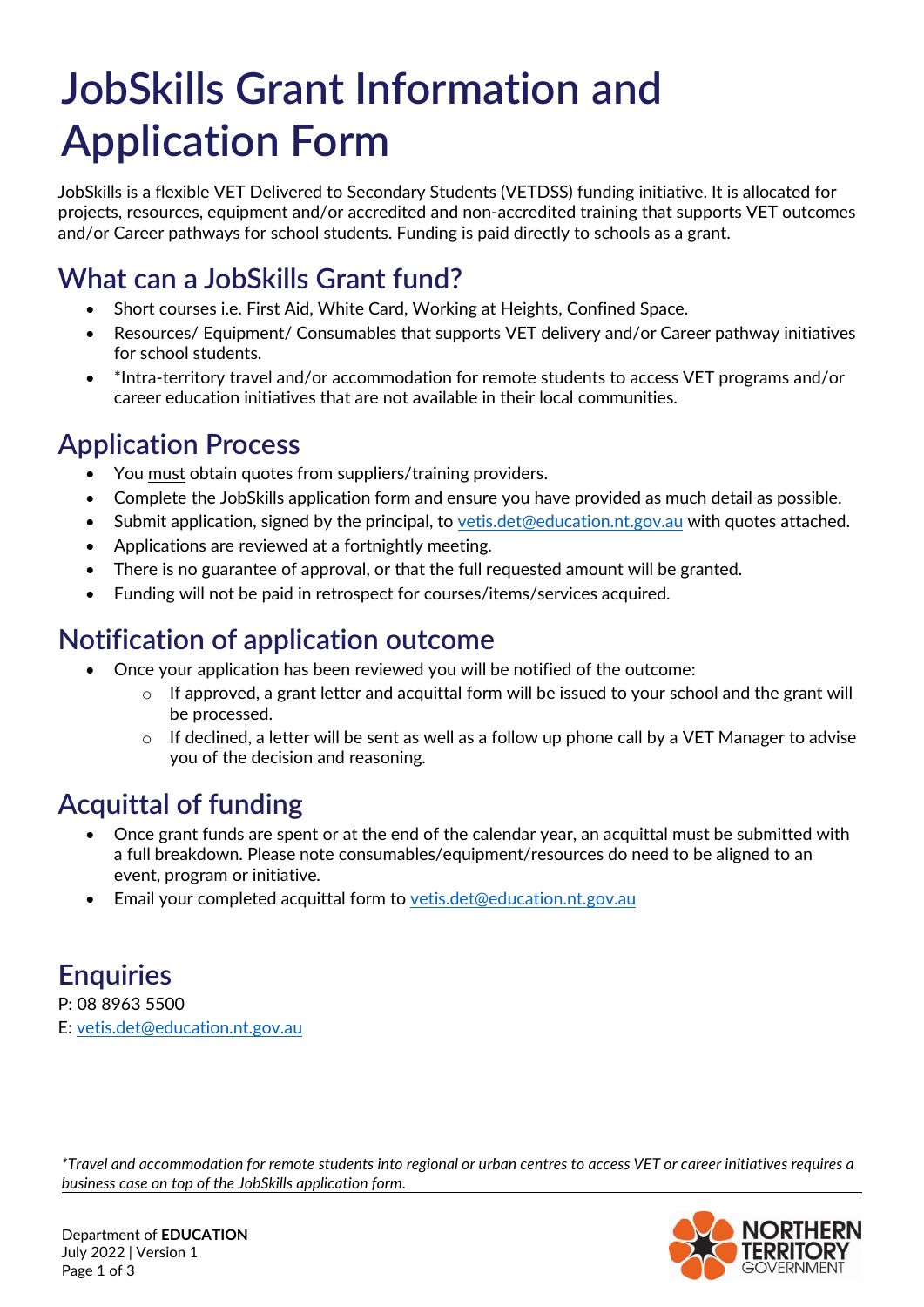## **Application form**

| <b>School details</b>  |             |  |
|------------------------|-------------|--|
| School:                | ABN:        |  |
| <b>Address:</b>        |             |  |
| <b>Contact person:</b> | Work phone: |  |

In the table below, please provide as much information as possible e.g. dates, accredited or nonaccredited program details, student numbers, how it supports VET and/or Career Education initiatives in your school etc. **Quotes must be attached and totals must be provided or the application will not be considered.**

| <b>Program information 1</b>                                     |      |  |                  |  |  |
|------------------------------------------------------------------|------|--|------------------|--|--|
| Course:                                                          |      |  |                  |  |  |
| <b>Details:</b>                                                  |      |  |                  |  |  |
| Organisation:                                                    |      |  |                  |  |  |
| Link to VET:                                                     |      |  |                  |  |  |
| Net (exc. GST):                                                  | GST: |  | Total (inc GST): |  |  |
| <b>Program information 2</b>                                     |      |  |                  |  |  |
| Course:                                                          |      |  |                  |  |  |
| <b>Details:</b>                                                  |      |  |                  |  |  |
| Organisation:                                                    |      |  |                  |  |  |
| Link to VET:                                                     |      |  |                  |  |  |
| Net (exc. GST):                                                  | GST: |  | Total (inc GST): |  |  |
| Total of grant application: *Note: Funding is paid excluding GST |      |  |                  |  |  |
| Net (exc. GST):                                                  |      |  |                  |  |  |

Your school must spend the JobSkills grant in accordance with the information you have supplied. All funds must be acquitted by the end of the calendar year. Please sign below as acknowledgement that you have read and accepted the terms and conditions.

| <b>Principal:</b> |       |  |
|-------------------|-------|--|
| <b>Signature:</b> | Date: |  |